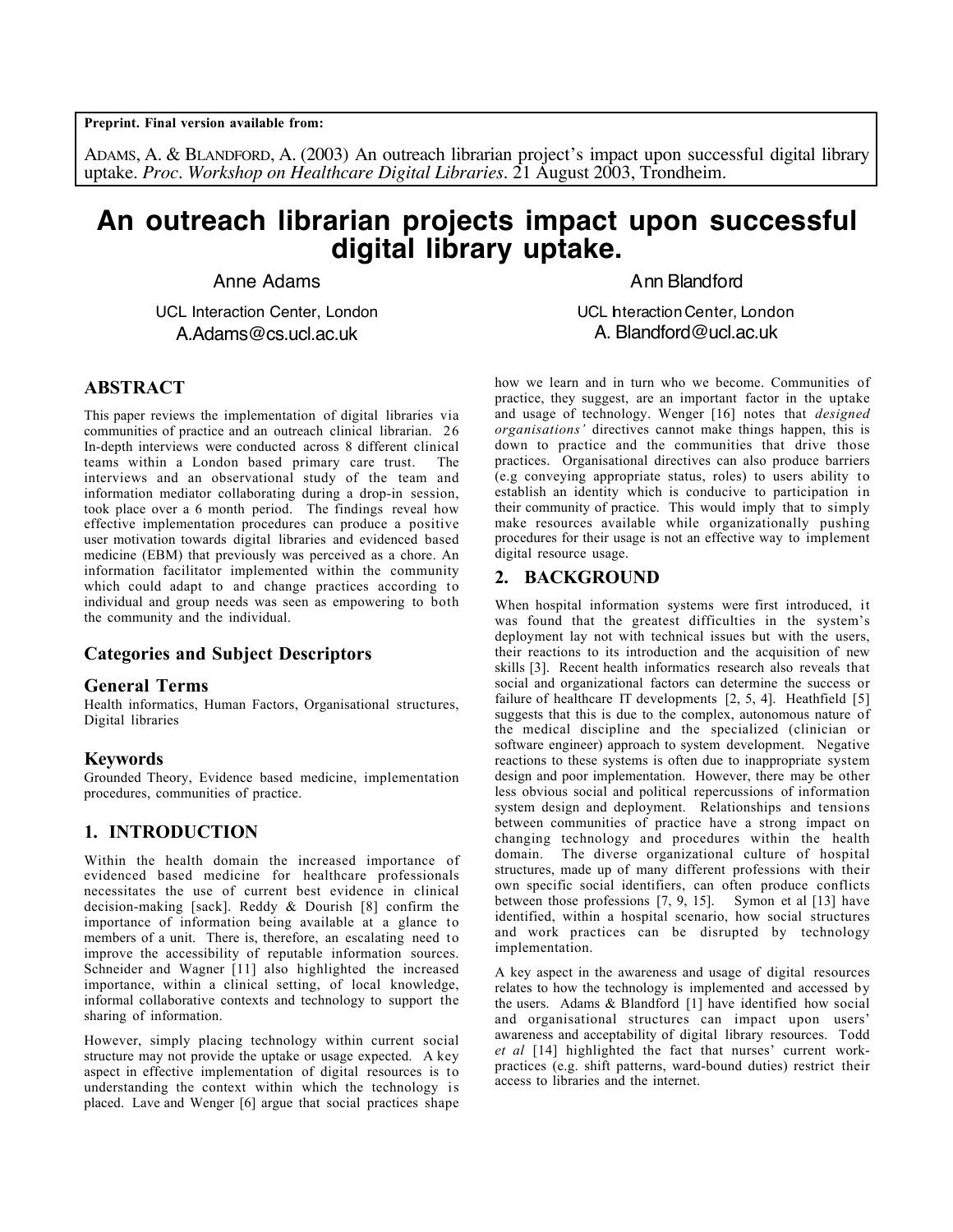The concept of 'communities of practice' came from a learning theory developed by Lave and Wenger [6] called legitimate peripheral participation. It is suggested that learning within any domain is more than a formal acquisition of knowledge or information but that it has a social element, which is often ignored. Learning, it is argued, should be a process of participation in '*communities of practice'*. This theory details how new members are brought into knowledge communities, and how knowledge communities both transform and reproduce themselves. This participation is at first peripheral but gradually increases in both engagement and complexity. They proceed to argue that the emphasis within learning should be on the whole person and is equally comprised of the agent, activity and world. Wengers' [16] book on 'Communities of Practice' continues with a framework in which the two basic streams are *Practice* (from collective social norms of practice to accounts of meanings) & *Identity* (from impacts of organisational power and social structures to those of personal subjectivity).

The difficulty some professionals experience in accessing the physical library, and the push for evidenced based medicine, have resulted in different approaches to implementing DL technology – such as remote DL access, computers on the wards and outreach information intermediaries. This paper seeks to present the findings of a review of one approach to digital library implementation through the use of outreach information intermediaries (clinician librarians).

## **3. RESEARCH METHOD**

The project, reviewed in this paper, aimed to support clinicians in their digital library searches by providing direct contact with a clinical librarian (CL), so the 'library would come to them'. The clinical librarian interacted with clinical teams to facilitate interactions that would support the implementation of evidence-based medicine (EBM). A representative from within each team was chosen to facilitate the team / library interactions at the beginning of the project. The clinical librarian initially interacted with the teams as a whole (e.g. at team meetings, ward rounds etc.) and with the representative. As relationships were built up between the CL and the team members personal contacts were made via email, phone and at scheduled drop-in sessions where the CL was available at the team's site. The CL initially provided a digital information searching and training service (e.g. digital library and Internet searching, Clinical question framing) appropriate to the team and individual needs. However, the CL role during the project progressed far beyond this (see results).

26 In-depth interviews were conducted across 8 different clinical teams within a London based primary care trust. Five of the interviews were conducted with key stakeholders (e.g. project co-ordinators, project librarians and IM&T) while the other 21 interviews were conducted with a spread of clincians (e.g. doctors & consultants, nurses, social workers, physiotherapists, psychiatrists and psychologists). The interviews and an observational study of the team and information mediator collaborating during a drop-in session, took place over a 6 month period. Although there were a wide variety of digital resources mentioned the three main digital libraries discussed were Medline, the Cochrane library and the UK National electronic Library of Health, NeLH).

Four issues guided the focus of questions analyzed within all the studies:

- ♣ Perceptions of their role within the organization, and their information requirements.
- Perceptions of current information practices, social structures and organisational norms.
- ♣ The impact of current practices, structures and norms on information resource awareness, acceptance and use.
- ♣ Technology perceptions (specifically of DLs) and how these affect other issues already identified.

An in-depth analysis of respondents' perceptions was conducted using the Grounded Theory method. Grounded Theory [12] is a social-science approach to data collection and analysis that combines systematic levels of abstraction into a framework about a phenomenon which is verified and expanded throughout the study. Once the data is collected it is analysed in a standard Grounded Theory format (i.e. open, axial and selective coding and identification of process effects). Compared to other social science methodologies, Grounded Theory provides a more focused, structured approach to qualitative research (closer in some ways to quantitative methods) [12]. The methodology's flexibility can cope with complex data, and its continual cross-referencing allows for grounding of theory in the data, thus uncovering previously unknown issues.

In the results discussed below, many points are illustrated with verbatim extracts from the interviews and focus groups. In these quotations, the speaker is identified by role, but not as an individual (so, for instance, multiple excerpts from a 'Pre-registration nurse' are not necessarily from the same individual).

# **4. RESULTS**

The research identified what impact the clinical librarian intervention had on the implementation of EBM and the use of digital resources. The findings highlighted that without the clinical librarian support clinicians noted problems in implementing EBM due to time factors, IT facilities and searching skills resulting in clinicians a) adopting informal evidence verification methods (e.g. asking colleagues, patients to search for information) or b) avoiding EBM.

| Time factors           | "So if I think of the hours that I spent and<br>the cost effectiveness of doing it in that<br>way." (Consultant)                                                                                                                                                                                                                                                                                                                                                                                 |
|------------------------|--------------------------------------------------------------------------------------------------------------------------------------------------------------------------------------------------------------------------------------------------------------------------------------------------------------------------------------------------------------------------------------------------------------------------------------------------------------------------------------------------|
| EBM                    | "I think what would happen is that it<br>would get shelved for quite a time."<br>(Psychologist)                                                                                                                                                                                                                                                                                                                                                                                                  |
| Patient<br>information | "I would have got along without knowing<br>and simply given the patient the best<br>answer I could without knowledge and<br>saying 'to my way of thinking that's as<br>much as I know about this, that's what I<br>think.' I may have said there may be ways<br>of finding out further and encourage them<br>to do that for themselves $-$ I may, I might<br>not. If I really wanted to know something I<br>would do something that I still do now<br>which is to ask a colleague." (Consultant) |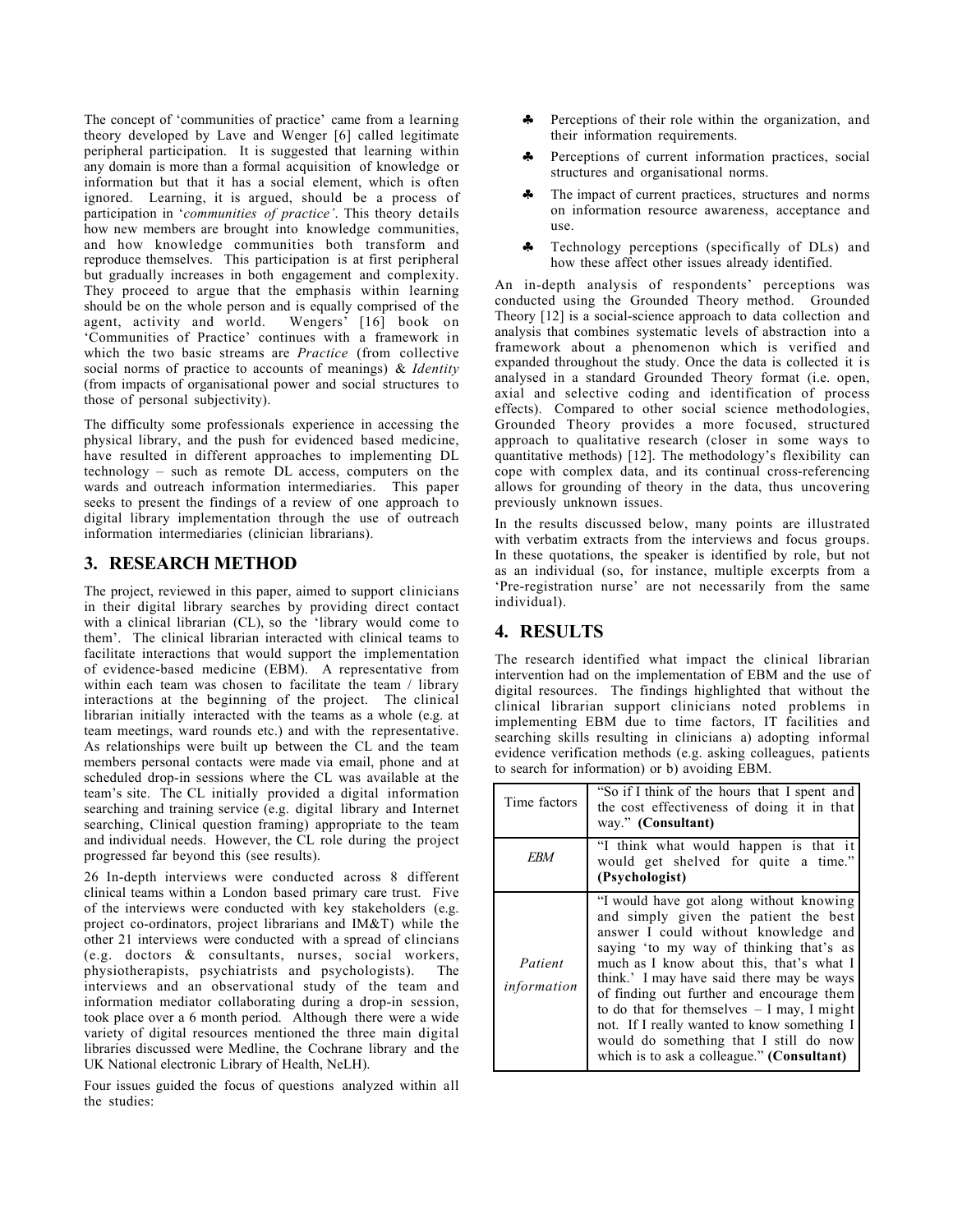Clinical librarians and their search skills, in particular, were valued by clinicians as they saved them time while providing them with a high level of appropriate information.

|                  | " you knew that she, through her training<br>and knowledge, was accessing everything that<br>there was available." (Social Worker)                                                  |
|------------------|-------------------------------------------------------------------------------------------------------------------------------------------------------------------------------------|
| Search<br>skills | "But I think again its our lack of expertise<br>she could do it in a fraction of the time that it<br>would take me to do it, because she's got the<br>knowledge." (Physiotherapist) |
|                  | "So she's been quite thorough, she's highly<br>respected in the team." (Doctor)                                                                                                     |

Ultimately, however, clinical librarians support for EBM raised its awareness and implementation either by attending meetings, recording queries and searches or actively proposing searches.

|                                    | "Because as you go along seeing other<br>patients you do have some doubts and<br>questions that you're not sure about."<br>(Nurse)                                                                                                                                                                                                                               |
|------------------------------------|------------------------------------------------------------------------------------------------------------------------------------------------------------------------------------------------------------------------------------------------------------------------------------------------------------------------------------------------------------------|
|                                    | "It increases the sense that you think, I can<br>find out the answer to this question"<br>(Consultant)                                                                                                                                                                                                                                                           |
| EBM<br>awareness<br>and<br>support | "Because she was there the team  would be<br>saying well I wonder what the latest research<br>has been showing and (the CL) would be<br>there and she would begin the process of<br>registering that search and going away and<br>doing it." (Doctor)                                                                                                            |
|                                    | "(The CL) would sort of raise the flag and she<br>became very good also at predicting and<br>anticipating when a clinical discussion was<br>leading towards asking a clinical question<br>that could then be addressed by her help. So<br>there would be times, as and when<br>appropriate when she would actually take the<br>initiative herself." (Consultant) |

The study also identified further what were termed 'knock-oneffects' which resulted from the clinical librarians interaction within the teams. A wide variety of information was sourced by the CL ultimately turning their role into one of an 'information facilitator and manager' for the team and its members.

- ♣ On medication, diagnosis, therapies, procedures and services
- ♣ On financial, legal and management issues
- For patients and carers.

| Service and | "We had a patient on our acute ward whose                                             |
|-------------|---------------------------------------------------------------------------------------|
|             | clinical condition had been dealt with and                                            |
| financial   | we were having difficulties at a service<br>level with discharging that patient  what |
| information |                                                                                       |
|             | we managed to do with (the CLs) help was                                              |
|             | actually address the financial implications                                           |
|             |                                                                                       |

|                                   | of the patient remaining on our ward<br>because she knew exactly <b>who</b> to access for<br>that information." (Consultant)<br>"For example, she got this information for<br>$us - its$ about giving patients medication<br>without them knowing it and she checked<br>it out. It's an up and coming issue and we<br>wanted to know the legality issues as much<br>as anything else." (Social Worker) |
|-----------------------------------|--------------------------------------------------------------------------------------------------------------------------------------------------------------------------------------------------------------------------------------------------------------------------------------------------------------------------------------------------------------------------------------------------------|
| Patient /<br>Carer<br>information | "Well if you haven't got the evidence you<br>can't feel that you can advise  you might<br>be just advising carers you know, this is<br>what I've read and this is what we've got."<br>(Physiotherapist)                                                                                                                                                                                                |
| New<br>information<br>sources     | "We give over one of the Journal clubs for<br>(the CL) to come and talk about the 'focus<br>project', which is the government's<br>'finding the evidence'." (Doctor)                                                                                                                                                                                                                                   |

Increased team cohesion and development also resulted from the CL interventions especially with regard to joint goals and knowledge acquisition. Individual skills were also identified to increase depending on the degree of CL contact time and access to IT facilities.

| CL Identifying<br>team & individual<br>information needs                                         | "What I find very valuable is that<br>she comes to some of the team<br>meetings so she really does have an<br>understanding of the topic and an<br>empathy with it." (Psychologist)<br>"just on the off-chance she was<br>looking for stuff for Christine and<br>found other stuff for me which was<br>so helpful." (Consultant)                                                                                                                |
|--------------------------------------------------------------------------------------------------|-------------------------------------------------------------------------------------------------------------------------------------------------------------------------------------------------------------------------------------------------------------------------------------------------------------------------------------------------------------------------------------------------------------------------------------------------|
| Team information<br>enthusiasm<br>(journal groups,<br>team resources,<br>information<br>sharing) | "It feels as though there has been an<br>ethos of shared endeavour to get a<br>more pro-active relationship<br>to<br>evidence-based practice and I think<br>without this it will just collapse.<br>T<br>think people will be motivated<br>by<br>their own personal gain<br>or<br>requirements. But in terms of<br>an<br>integrated mindset, which<br>is<br>ongoing and developmental, I can't<br>see it happening without (the CL)"<br>(Doctor) |
| IT and DL<br>searching skill<br>development                                                      | "I think it encourages me to begin to<br>do more myself because she's there<br>and because she can just say well we<br>can start and do something.<br>The<br>whole technology side doesn't<br>so overwhelming<br>become<br>and<br>daunting." (Psychologist)<br>"She trained us up though, she<br>showed us how to look up for<br>relevant information, how to word<br>questions." (Social worker)                                               |